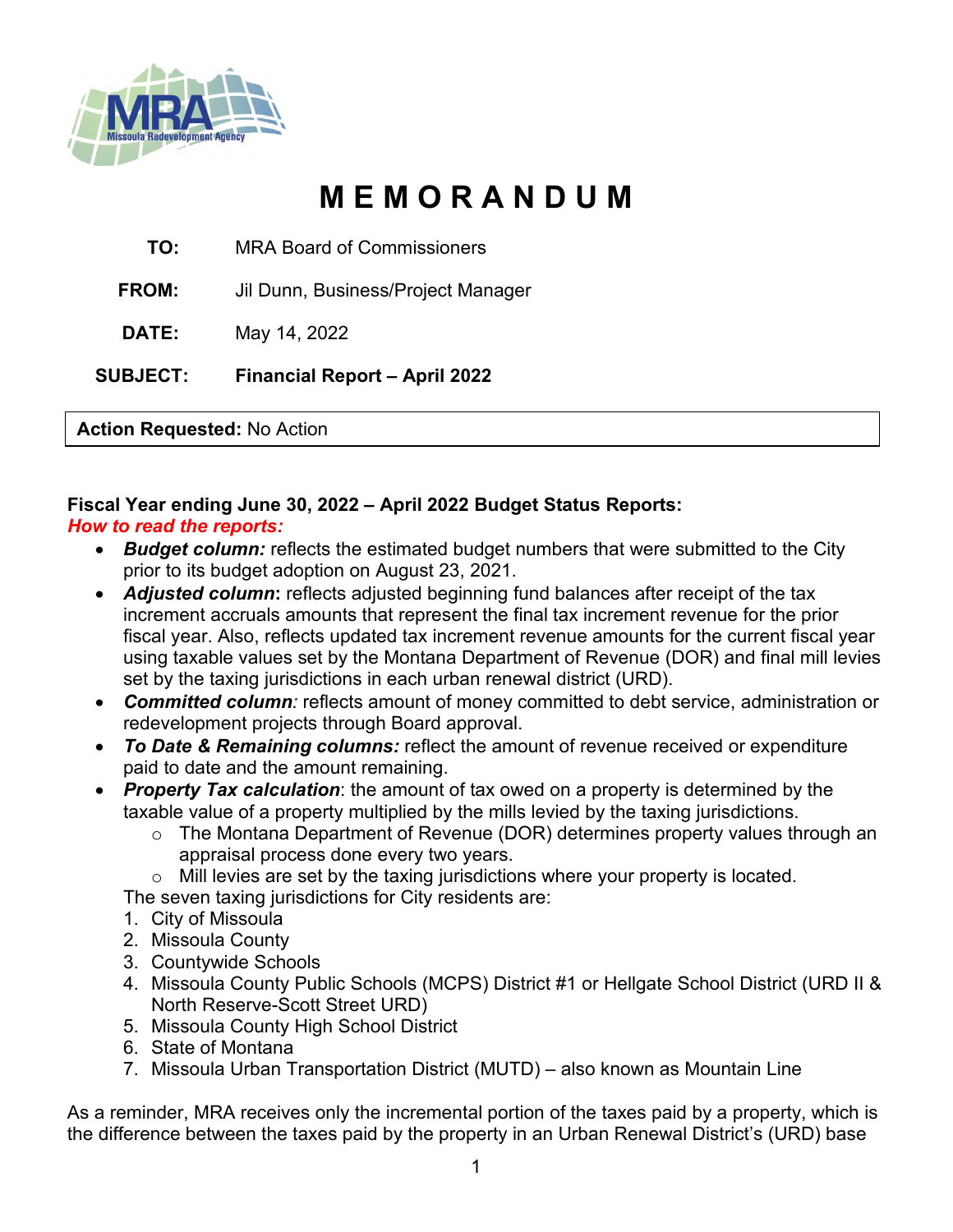year and the property taxes paid in the current year. These tax increment funds go into a special fund for the URD to replenish funds already invested and to make further investments in the district through public private partnerships or direct funding of public improvements. The Budget Status Reports list the districts' current projects and the assistance amount approved, expended to date, and remaining.

## *This month's highlights:*

## **Revenues**

• MRA continues to receive small amounts of revenue transferred from the County from late collections of November property tax payments. Receipts are approximately 50% as expected.

## **Debt Service Requirements**

- Most of MRA's debt is structured with January  $1<sup>st</sup>$  and July  $1<sup>st</sup>$  debt service payment dates.
- The budget reports reflect the January  $1<sup>st</sup>$  payment on each debt issue including any fees paid to date.
- Some debt service is structured with interest only payments due on January  $1<sup>st</sup>$  and principal and interest due on July 1st.
- Other debt issues have balanced payment amounts on January  $1^{st}$  and July  $1^{st}$ .
- For this reason, the amount of debt service paid at mid-year does not equal 50% across the board.

## **Expenditures**

- Projects the Board approved last month have been added to the reports.
- A few projects have been closed out in the last month including the police facility acquisition, Sentinel Medical Offices and Housing implementation grant.
- The sidewalk projects, Scott Street property development and the design and engineering for the Front & Main Street Two-Way Conversion are the most active, expenditure wise.
- Administrative expenses are paid from URD III as reflected.
- The other URDs reimburse URD III their pro rata share of the administrative expenses at year-end; or when they have adequate capacity.

## **Contingency or Unallocated Funds**

- Contingency or unallocated funds in each URD are highlighted in yellow.
- The tax appeals from DOR are now reflected in the reports reducing the amount of contingency funds available.
- There were appeals in all districts but Front Street URD.<br>• There are Notes Receivable for water main extensions o
- There are Notes Receivable for water main extensions or improvements in URD II, URD III and NRSS URD that adjust the Contingency funds available. These are noted in the bottom right corner of the applicable URD reports.
- Any cost savings on completed projects are added back into the contingency amount in the bottom right corner of the reports.

## **Pending**

- **FY22 Mid-Year Budget Amendments** At its February meeting, the MRA Board approved the following items and directed staff to present them to City Council for approval:
	- o Final Revenue numbers using mill levies set after Budget Adoption
	- $\circ$  Behan Development Consulting Professional Services up to \$57,600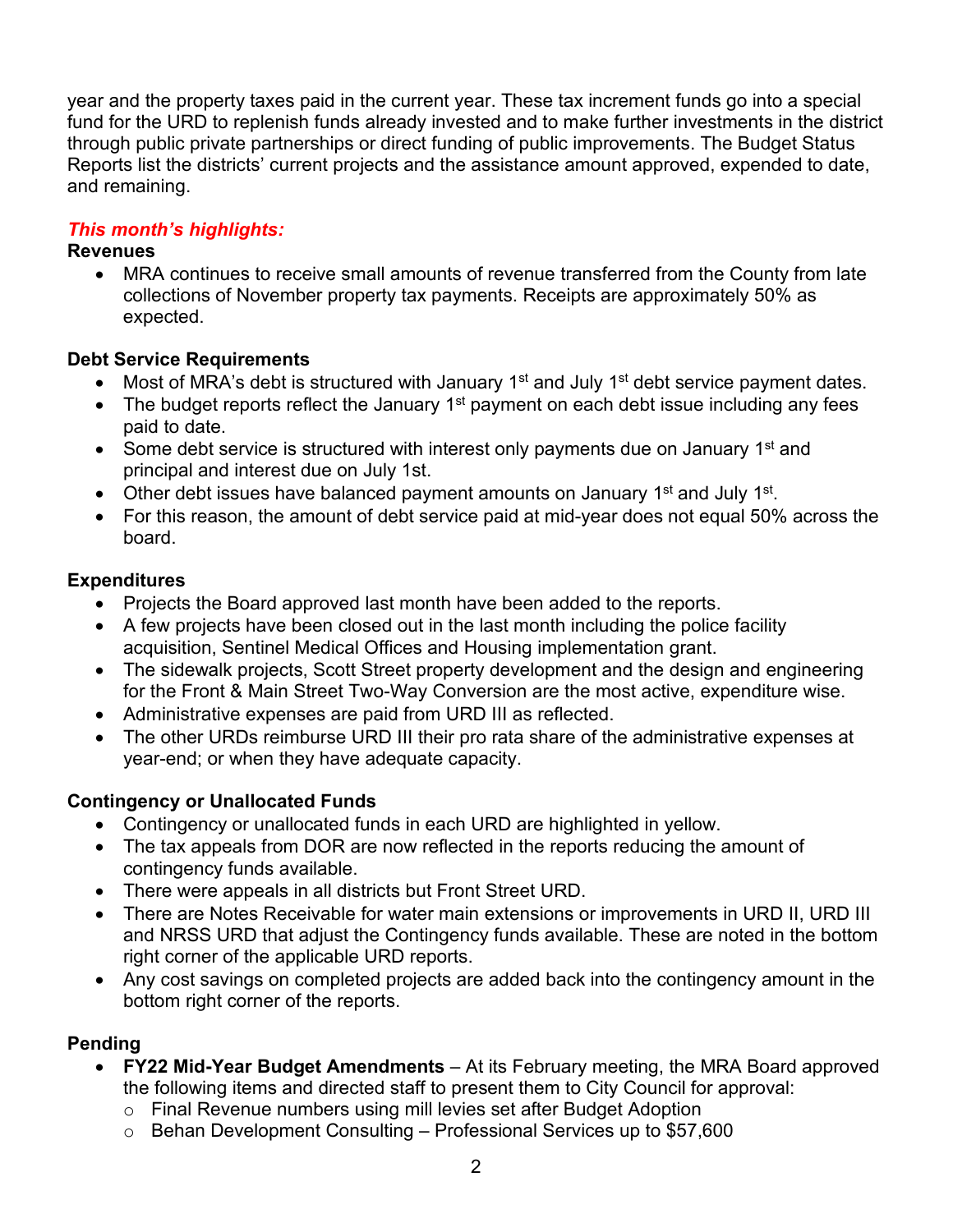- o Communication Specialist new position recommended in Communication Plan \$52,700-\$78,600 range
- o Brownfields Revolving Loan Fund (RLF) Note updated annual debt service amount to \$164,180
- **FY23 Budget & Capital Improvement Program** the budget and CIP will come before the Board at its June 9, 2022 meeting.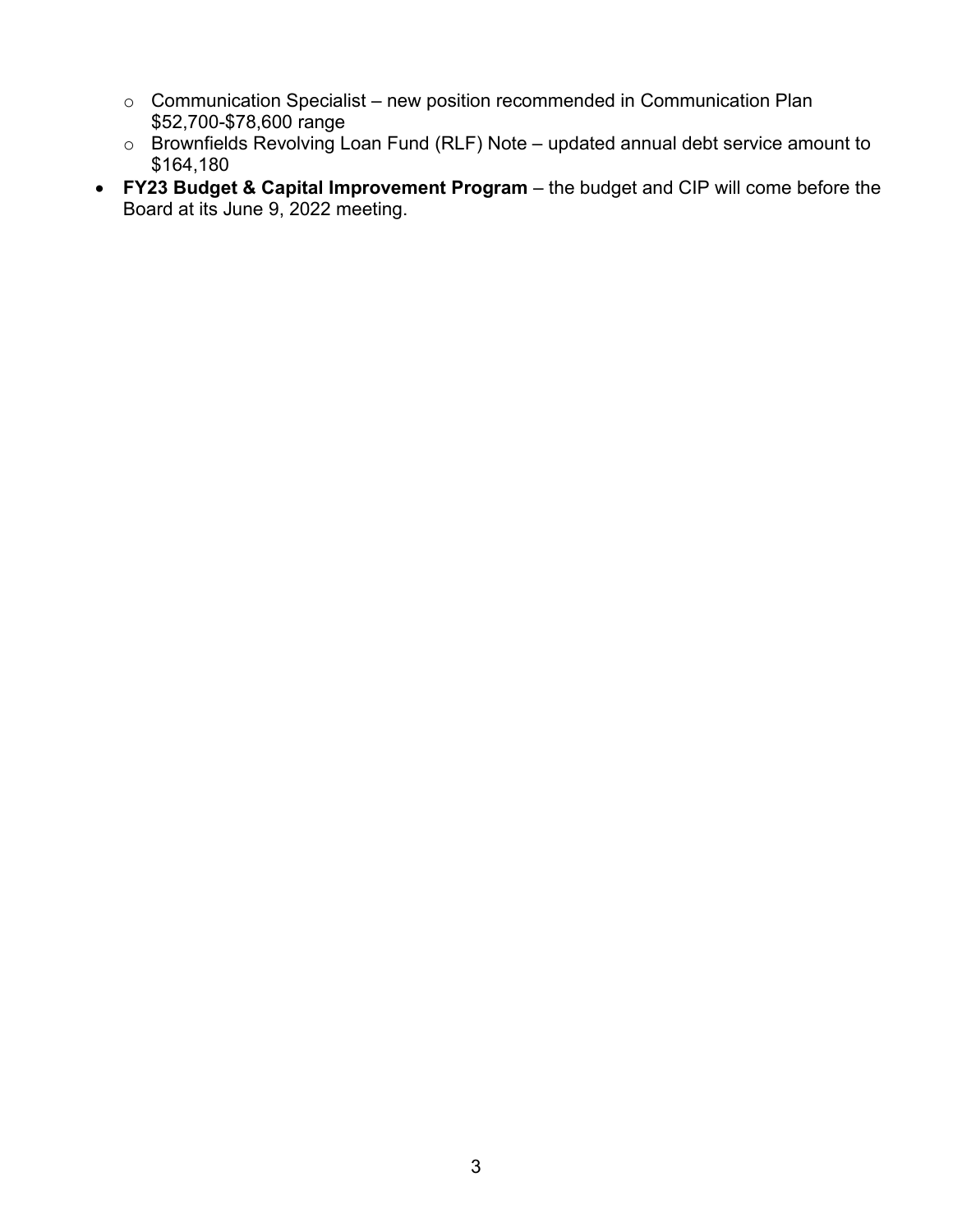## **MRA RIVERFRONT TRIANGLE URD FY22 Budget Status Report As of: 4/30/22**

FY22 COMMITTED column refers to projects approved under Director threshold or by the Board.

**Prepared: 5/14/22**

for the case of the case of the DITES: incl. FY22 taxable values & mills, adj. beg.<br>fund balance with accruals, & adj. contingency for tax appeals.

| <b>FUND BALANCE</b>                                                         |                          |                               |                              |               |                                |               |                                 |    |                               |           | iund balance with accruais, & adj. contingency for tax appeals. |               |
|-----------------------------------------------------------------------------|--------------------------|-------------------------------|------------------------------|---------------|--------------------------------|---------------|---------------------------------|----|-------------------------------|-----------|-----------------------------------------------------------------|---------------|
|                                                                             |                          |                               | <b>FY22</b><br><b>BUDGET</b> |               | <b>FY22</b><br><b>ADJUSTED</b> |               | <b>FY22</b><br><b>COMMITTED</b> |    | <b>FY22</b><br><b>TO DATE</b> |           | <b>FY22</b><br><b>REMAINING</b>                                 | <b>Status</b> |
| <b>BEGINNING FUND BALANCE</b>                                               |                          |                               | 415,484                      | \$            | 457,685                        | \$            | 457,685                         | \$ | 457,685                       |           |                                                                 |               |
| <b>REVENUES</b>                                                             |                          |                               |                              |               |                                |               |                                 |    |                               |           |                                                                 |               |
| Tax Increment<br><b>State Reimbursements</b><br>Other                       |                          |                               | 457,198<br>9,316             |               | 446,952<br>9,316               |               | 446,952<br>9,316                |    | 198,112<br>4,658              |           | 248,840<br>4,658                                                |               |
| <b>TOTAL REVENUES</b>                                                       |                          | \$                            | 466,514                      | -S            | 456,268                        | \$            | 456,268                         |    | 202,770                       | -5        | 253,498                                                         | 44%           |
| TOTAL FUNDS AVAILABLE PRIOR TO DEBT SERVICE                                 |                          | \$                            | 881,998 \$                   |               | 913,953 \$                     |               | 913,953 \$                      |    | 660,455 \$                    |           | 253,498                                                         | 72%           |
| <b>DEBT SERVICE REQUIREMENTS</b>                                            |                          |                               |                              |               |                                |               |                                 |    |                               |           |                                                                 |               |
| Stockman Bank                                                               |                          | \$                            | 93,391 \$                    |               | 93,391                         | \$            | 93,391 \$                       |    | $27,281$ \$                   |           | 66,110                                                          |               |
| <b>TOTAL DEBT SERVICE</b>                                                   |                          | \$                            | 93,391                       | \$            | 93,391                         | \$            | 93,391                          |    | 27,281                        | s         | 66,110                                                          | 29%           |
| TOTAL FUNDS AVAILABLE AFTER DEBT SERVICE                                    |                          | \$                            | 788,607                      | \$            | 820,562                        | \$            | 820,562                         | S  | 633,174                       |           | 187,388                                                         |               |
| <b>EXPENDITURES</b>                                                         |                          |                               |                              |               |                                |               |                                 |    |                               |           |                                                                 |               |
| <b>Administrative Expenses:</b>                                             |                          |                               |                              |               |                                |               |                                 |    |                               |           |                                                                 |               |
| Transfers to URD III                                                        | subtotal $\overline{\$}$ |                               | 305,850<br>305,850           | \$            | 305,850<br>305,850             | \$            | 305,850<br>305,850              | \$ |                               | \$.       | 305.850<br>305,850                                              | <b>NA</b>     |
| Private Projects (tax generating):                                          |                          |                               |                              |               |                                |               |                                 |    |                               |           |                                                                 |               |
|                                                                             |                          |                               |                              |               |                                |               |                                 |    |                               |           |                                                                 |               |
|                                                                             |                          |                               |                              |               |                                |               |                                 |    |                               |           |                                                                 |               |
|                                                                             | subtotal \$              |                               |                              | \$            |                                | \$            | ÷.                              | \$ |                               | \$        |                                                                 | <b>NA</b>     |
|                                                                             |                          |                               |                              |               |                                |               |                                 |    |                               |           |                                                                 |               |
| <b>Public Improvement Projects:</b><br>Front/Main Street Two-Way Conversion |                          |                               | 100,000                      |               | 100,000                        |               | 100,000                         |    | 91,353                        |           | 8,647                                                           | ongoing       |
|                                                                             |                          |                               |                              |               |                                |               |                                 |    |                               |           |                                                                 |               |
|                                                                             |                          |                               |                              |               |                                |               |                                 |    |                               |           |                                                                 |               |
|                                                                             |                          |                               |                              |               |                                |               |                                 |    |                               |           |                                                                 |               |
|                                                                             | subtotal \$              |                               | 100,000                      | $\mathcal{S}$ | 100,000                        | $\mathbf{\$}$ | 100,000                         |    | 91,353 \$                     |           | 8,647                                                           | 91%           |
| <b>Program Projects (tax generating)</b>                                    |                          |                               |                              |               |                                |               |                                 |    |                               |           |                                                                 |               |
|                                                                             |                          |                               |                              |               |                                |               |                                 |    |                               |           |                                                                 |               |
|                                                                             | subtotal $\overline{\$}$ |                               |                              | \$            |                                | \$            |                                 |    |                               | \$        |                                                                 | <b>NA</b>     |
| <b>TEA 21 Projects</b>                                                      |                          |                               |                              |               |                                |               |                                 |    |                               |           |                                                                 |               |
|                                                                             | subtotal \$              |                               |                              | \$            |                                | \$            |                                 |    | ÷                             | \$        |                                                                 | NA            |
| <b>TOTAL EXPENDITURES</b>                                                   |                          | -\$                           | 405,850                      | s             | 405,850                        | s             | 405,850                         |    | 91,353                        |           | 314,497                                                         | 23%           |
| <b>CONTINGENCY FUNDS</b>                                                    |                          |                               |                              |               |                                |               |                                 |    |                               |           |                                                                 |               |
|                                                                             |                          |                               |                              |               |                                |               |                                 |    |                               |           |                                                                 |               |
| <b>Contingency Funds Available:</b><br>Acquisition of Property              |                          |                               |                              |               |                                |               |                                 |    |                               |           |                                                                 |               |
| Public Works<br><b>CRLP/CCP Assistance</b>                                  |                          |                               | 382,757                      |               | 414,712                        |               | 414,712                         |    |                               |           | 414,712                                                         |               |
| <b>Relocation Assistance</b>                                                |                          |                               |                              |               |                                |               |                                 |    |                               |           |                                                                 |               |
| Planning & Management<br>Clearing & Demolition                              |                          |                               |                              |               |                                |               |                                 |    |                               |           |                                                                 |               |
| Effect of Tax Appeals as of 12/15/21                                        | subtotal \$              |                               | 382,757 \$                   |               | 414,712                        | \$<br>\$      | 414,712 \$<br>(4,026)           |    |                               | $-$ \$    | 414,712                                                         | NA            |
| <b>Adjusted Contingency</b>                                                 |                          |                               |                              |               |                                | $\mathbf{s}$  | 410,686                         |    |                               |           |                                                                 |               |
| <b>BUDGET SUMMARY</b>                                                       |                          |                               | <b>FY22</b>                  |               | <b>FY22</b>                    |               | <b>FY22</b>                     |    | <b>FY22</b>                   |           | <b>FY22</b>                                                     |               |
| TOTAL FUNDS AVAILABLE (fund bal + rev - debt service)                       |                          | \$                            | <b>BUDGET</b><br>788,607     | \$            | <b>ADJUSTED</b><br>820,562     | \$            | <b>COMMITTED</b><br>820,562     | \$ | <b>TO DATE</b><br>633,174     |           | <b>REMAINING</b>                                                |               |
|                                                                             |                          |                               |                              |               |                                |               |                                 |    |                               |           |                                                                 |               |
| <b>TOTAL EXPENDITURES</b><br><b>TOTAL CONTINGENCY</b>                       |                          | \$<br>\$                      | 405,850<br>382,757 \$        | $\mathcal{S}$ | 405,850<br>414,712             | \$<br>-S      | 405,850 \$<br>414,712           |    | 91,353                        | -\$<br>\$ | 314,497<br>414,712                                              |               |
| TOTAL BUDGETED BUT UNCOMMITTED<br><b>TOTAL APPROPRIATIONS</b>               |                          | \$<br>$\overline{\mathbf{s}}$ | 788,607 \$                   |               | 820,562                        | \$<br>\$      | 820,562 \$                      |    | 91,353                        | S<br>-\$  | 729,209                                                         | 11%           |
|                                                                             |                          |                               |                              |               |                                |               |                                 |    |                               |           |                                                                 |               |

**CURRENT FUND BALANCE \$ - \$ - \$ - \$ 541,821**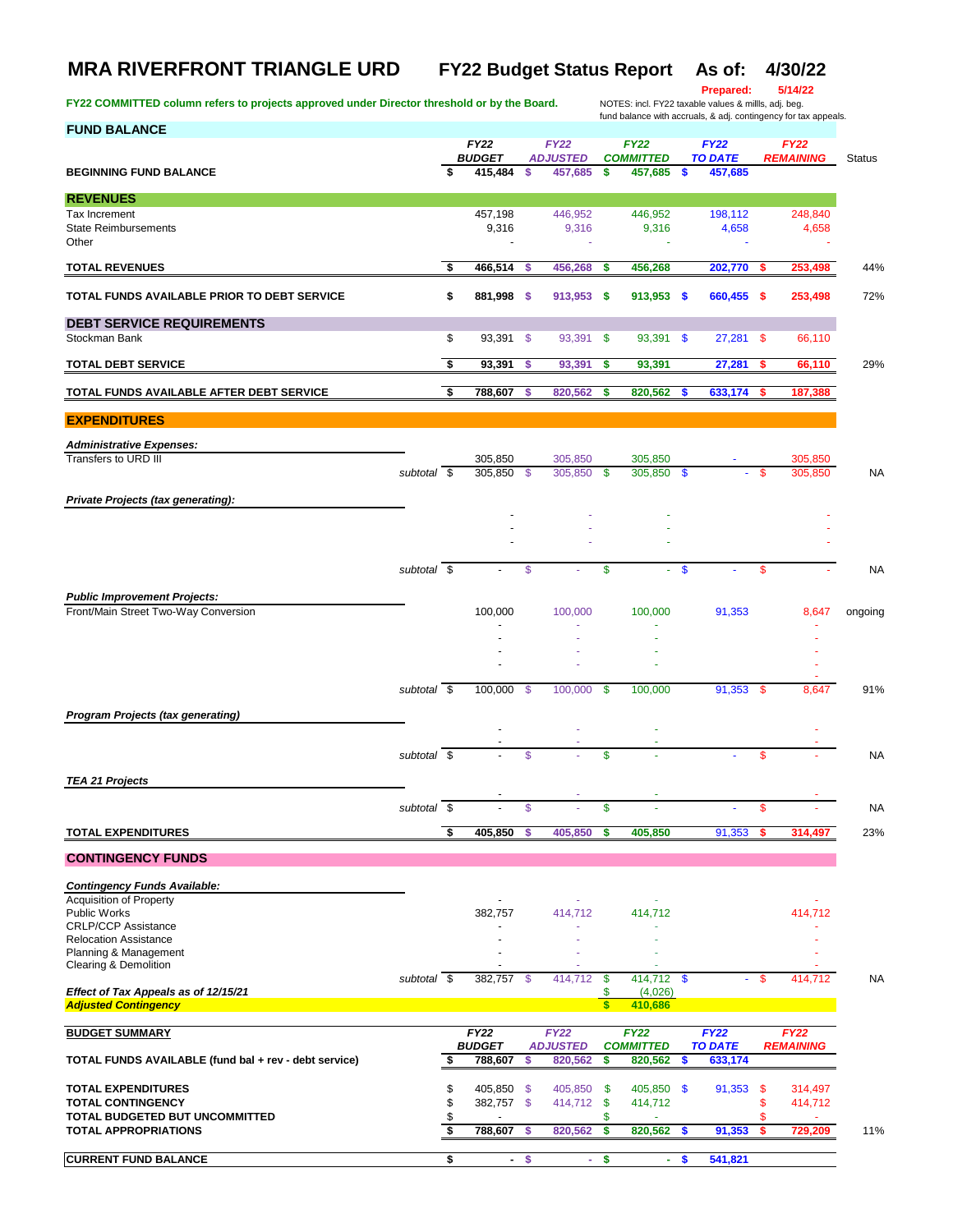# **MRA FRONT ST URD FY22 Budget Status Report As of: 4/30/22**

| FY22 COMMITTED column refers to projects approved under Director threshold or by the Board.                                  |                          |          |                            |                      |                              |                  | NOTES: incl. FY22 taxable values & millls, adj. beg.    |              | <b>Prepared:</b>            |          | 5/14/22<br>fund balance with accruals, & adj. contingency for tax appeals. |                |
|------------------------------------------------------------------------------------------------------------------------------|--------------------------|----------|----------------------------|----------------------|------------------------------|------------------|---------------------------------------------------------|--------------|-----------------------------|----------|----------------------------------------------------------------------------|----------------|
| <b>FUND BALANCE</b>                                                                                                          |                          |          | <b>FY22</b>                |                      | <b>FY22</b>                  |                  | <b>FY22</b>                                             |              | <b>FY22</b>                 |          | <b>FY22</b>                                                                |                |
| <b>BEGINNING FUND BALANCE</b>                                                                                                |                          |          | <b>BUDGET</b><br>555,993   | S.                   | <b>ADJUSTED</b><br>677,622   | s                | <b>COMMITTED</b><br>677.622                             | S.           | <b>TO DATE</b><br>677,622   |          | <b>REMAINING</b>                                                           | <b>Status</b>  |
| <b>REVENUES</b>                                                                                                              |                          |          |                            |                      |                              |                  |                                                         |              |                             |          |                                                                            |                |
| Tax Increment                                                                                                                |                          |          | 1,640,024                  |                      | 1,603,272                    |                  | 1,603,272                                               |              | 935,315                     |          | 667,957                                                                    |                |
| <b>State Reimbursements</b><br>Other                                                                                         |                          |          | 53,975                     |                      | 53,975                       |                  | 53,975                                                  |              | 26,987                      |          | 26,988                                                                     |                |
| <b>TOTAL REVENUES</b>                                                                                                        |                          | \$       | 1,693,999                  | s                    | 1.657.247                    | \$               | 1,657,247                                               |              | 962.303                     | s        | 694.945                                                                    | 58%            |
| TOTAL FUNDS AVAILABLE - PRIOR TO DEBT SERVICE                                                                                |                          | \$       | 2,249,992                  | -S                   | 2,334,869                    | s                | 2,334,869                                               | \$           | 1,639,925                   | - \$     | 694,945                                                                    | 70%            |
| <b>DEBT SERVICE REQUIREMENTS</b>                                                                                             |                          |          |                            |                      |                              |                  |                                                         |              |                             |          |                                                                            |                |
| Front Street Parking Structure (Park Place) Series 2014                                                                      |                          |          | 205,470                    |                      | 205,470                      |                  | 205,470                                                 |              | 203,190                     |          | 2,280                                                                      |                |
| First Interstate Bank - Public Imp. - Refunding Series 2017A<br>First Interstate Bank - Public Imp. - Refunding Series 2017B |                          |          | 90,621<br>19,428           |                      | 90,621<br>19,428             |                  | 90,621<br>19,428                                        |              | 30,661<br>8,914             |          | 59,960<br>10,514                                                           |                |
| ROAM Public Parking Series 2017C                                                                                             |                          |          | 229,800                    |                      | 229,800                      |                  | 229,800                                                 |              | 70,499                      |          | 159,301                                                                    |                |
| The Mercantile - Public Imp. - Series 2019                                                                                   |                          |          | 240,554                    |                      | 240,554                      |                  | 240,554                                                 |              | 69,526                      |          | 171,028                                                                    |                |
| AC Hotel - Public Imp. - Series 2021                                                                                         |                          |          | 98,132                     |                      | 98,132                       |                  | 98,132                                                  |              | 49,066                      |          | 49,066                                                                     |                |
| <b>TOTAL DEBT SERVICE</b>                                                                                                    |                          | \$       | 884,005                    | S.                   | 884.005                      | s                | 884,005                                                 |              | 431,855                     | s        | 452.150                                                                    | 49%            |
| TOTAL FUNDS AVAILABLE - AFTER DEBT SERVICE                                                                                   |                          |          |                            |                      |                              |                  | $$1,365,987$ $$1,450,864$ $$1,450,864$ $$1,208,070$ $$$ |              |                             |          | 242,794                                                                    |                |
| <b>EXPENDITURES</b>                                                                                                          |                          |          |                            |                      |                              |                  |                                                         |              |                             |          |                                                                            |                |
| <b>Administrative Expenses:</b>                                                                                              |                          |          |                            |                      |                              |                  |                                                         |              |                             |          |                                                                            |                |
| Transfers to URD III                                                                                                         |                          |          | 200,000                    |                      | 200,000                      |                  | 200,000                                                 |              |                             |          | 200,000                                                                    |                |
|                                                                                                                              | subtotal $\overline{\$}$ |          | 200,000                    | $\mathbf{\$}$        | 200.000                      | <b>S</b>         | 200.000                                                 | $\mathbf{s}$ |                             | <b>S</b> | 200.000                                                                    | <b>NA</b>      |
| Private Projects (tax generating):                                                                                           |                          |          |                            |                      |                              |                  |                                                         |              |                             |          |                                                                            |                |
| 124 North Higgins Avenue (deconstruction/ROW improvements)                                                                   |                          |          |                            |                      | 94,611                       |                  | 94,611                                                  |              |                             |          |                                                                            | 94,611 ongoing |
| AC by Marriott - Series 2021 - \$1,886,105 TIB - COI                                                                         |                          |          |                            |                      | 1,200                        |                  | 1,200                                                   |              | 1,200                       |          |                                                                            | done           |
| Levasseur Street Townhomes - 304 Levasseur St<br>Union Block Restoration - 127 East Main - Add'l \$125k (FY22 & FY23)        |                          |          | 6,956<br>125,000           |                      | 6,956<br>125,000             |                  | 6,956<br>125,000                                        |              | 6,956                       |          | 125,000 ongoing                                                            | done           |
| Wren Hotel - 201 E Main St - \$587,212                                                                                       |                          |          | 587,212                    |                      | 587,212                      |                  | 587,212                                                 |              | ÷,                          |          | 587,212 ongoing                                                            |                |
|                                                                                                                              | subtotal \$              |          | 719,168 \$                 |                      | 814,979                      | -S               | 814,979                                                 | <b>S</b>     | 8,156 \$                    |          | 806,823                                                                    | 1%             |
|                                                                                                                              |                          |          |                            |                      |                              |                  |                                                         |              |                             |          |                                                                            |                |
| <b>Public Improvement Projects:</b><br>Caras Park Improvements - \$50k (when funds available)                                |                          |          | 50,000                     |                      | 50,000                       |                  | 50,000                                                  |              | 50,000                      |          |                                                                            | done           |
| Front/Main Two-Way Conversion - Design & Engineering                                                                         |                          |          | 100,000                    |                      | 100,000                      |                  | 100,000                                                 |              | 100,000                     |          |                                                                            | done           |
| Higgins Avenue Sidewalks - Bulb Outs (close out)                                                                             |                          |          | $\overline{\phantom{a}}$   |                      | 741                          |                  | 741                                                     |              | 741                         |          | 0                                                                          | done           |
| Missoula Public Library - \$500K total; \$150K remains, up to \$75k/yr                                                       |                          |          | 75,000                     |                      | 75,000                       |                  | 75,000                                                  |              |                             |          | 75,000                                                                     | ongoing        |
| Payne/Library Block - Redevelopment Plan                                                                                     |                          |          | 25,000                     |                      | 25,000                       |                  | 25,000                                                  |              | ä,                          |          |                                                                            | 25,000 ongoing |
|                                                                                                                              | subtotal \$              |          | 250,000                    | \$                   | 250,741                      | <b>S</b>         | 250,741                                                 |              | 150,741                     | -S       | 100,000                                                                    | 60%            |
| <b>Program Projects (tax generating)</b>                                                                                     |                          |          |                            |                      |                              |                  |                                                         |              |                             |          |                                                                            |                |
|                                                                                                                              |                          |          |                            |                      |                              |                  |                                                         |              |                             |          |                                                                            |                |
|                                                                                                                              | subtotal $\overline{\$}$ |          |                            | \$                   | ä,                           | \$               |                                                         |              |                             | \$       |                                                                            | <b>NA</b>      |
|                                                                                                                              |                          |          |                            |                      |                              |                  |                                                         |              |                             |          |                                                                            |                |
| <b>MAP-21 Projects</b>                                                                                                       |                          |          |                            |                      |                              |                  |                                                         |              |                             |          |                                                                            |                |
|                                                                                                                              | subtotal \$              |          |                            | \$                   |                              | \$               |                                                         |              |                             | \$       |                                                                            | <b>NA</b>      |
| <b>TOTAL EXPENDITURES</b>                                                                                                    |                          | \$       | 1,169,168                  | s                    | 1,265,720                    | s                | 1,265,720                                               |              | 158,897                     | s        | 1,106,823                                                                  | 13%            |
| <b>CONTINGENCY FUNDS</b>                                                                                                     |                          |          |                            |                      |                              |                  |                                                         |              |                             |          |                                                                            |                |
| <b>Contingency Funds Available:</b>                                                                                          |                          |          |                            |                      |                              |                  |                                                         |              |                             |          |                                                                            |                |
| <b>Acquisition of Property</b>                                                                                               |                          |          |                            |                      |                              |                  |                                                         |              |                             |          |                                                                            |                |
| Public Works                                                                                                                 |                          |          | 196,819                    |                      | 185,144                      |                  | 185,144                                                 |              |                             |          | 185,144                                                                    |                |
| <b>CRLP/CCP Assistance</b><br><b>Relocation Assistance</b>                                                                   |                          |          |                            |                      |                              |                  |                                                         |              |                             |          |                                                                            |                |
| Planning & Management                                                                                                        |                          |          |                            |                      |                              |                  |                                                         |              |                             |          |                                                                            |                |
| Clearing & Demolition                                                                                                        |                          |          |                            |                      |                              |                  |                                                         |              |                             |          |                                                                            |                |
|                                                                                                                              | subtotal \$              |          | 196,819 \$                 |                      | 185,144                      | \$               | 185,144                                                 | - \$         |                             | \$       | 185,144                                                                    |                |
| Effect of Tax Appeals as of 12/15/21<br><b>Adjusted Contingency</b>                                                          |                          |          |                            |                      |                              | $\boldsymbol{s}$ | 185,144                                                 |              |                             |          |                                                                            |                |
| <b>BUDGET SUMMARY</b>                                                                                                        |                          |          | <b>FY22</b>                |                      | <b>FY22</b>                  |                  | <b>FY22</b>                                             |              | <b>FY22</b>                 |          | <b>FY22</b>                                                                |                |
| TOTAL FUNDS AVAILABLE (fund bal + rev - debt service)                                                                        |                          | s        | <b>BUDGET</b><br>1,365,987 | \$                   | <b>ADJUSTED</b><br>1,450,864 | \$               | <b>COMMITTED</b><br>1,450,864                           | S            | <b>TO DATE</b><br>1,208,070 |          | <b>REMAINING</b>                                                           |                |
|                                                                                                                              |                          |          |                            |                      |                              |                  |                                                         |              |                             |          |                                                                            |                |
| <b>TOTAL EXPENDITURES</b><br><b>TOTAL CONTINGENCY</b>                                                                        |                          | \$<br>\$ | 1,169,168<br>196,819       | \$<br>$\mathfrak{s}$ | 1,265,720<br>185,144         | \$<br>\$         | 1,265,720<br>185,144                                    | - \$         | 158,897                     | \$<br>\$ | 1,106,823<br>185,144                                                       |                |
| TOTAL BUDGETED BUT UNCOMMITTED                                                                                               |                          | \$       |                            |                      |                              | \$               |                                                         |              |                             | \$       |                                                                            |                |
| <b>TOTAL APPROPRIATIONS</b>                                                                                                  |                          | \$       | 1,365,987                  | s                    | 1,450,864                    | s                | 1,450,864                                               | \$           | 158,897                     | s        | 1,291,967                                                                  | 11%            |
|                                                                                                                              |                          |          |                            |                      |                              |                  |                                                         |              |                             |          |                                                                            |                |

**CURRENT FUND BALANCE \$ (0) \$ - \$ - \$ 1,049,173**

**CONTINGENCY REMAINING + PROJECT SAVINGS \$ 185,144**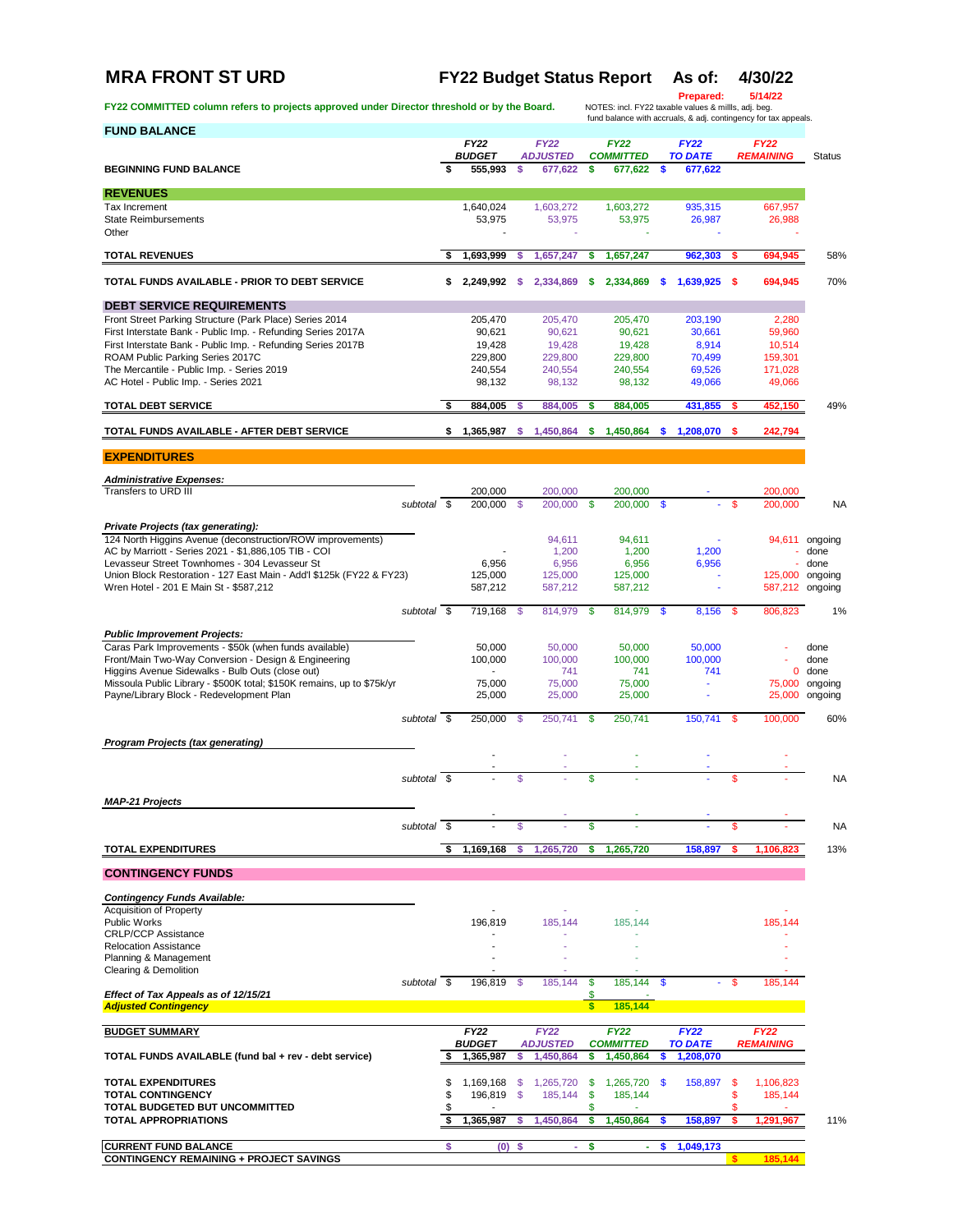## **MRA URD II FY22 Budget Status Report As of: 4/30/22**

**Prepared: 5/14/22**

**FY22 COMMITTED column refers to projects approved under Director threshold or by the Board.** NOTES: incl. FY22 taxable values & millls, adj. beginning

## fund balance with accruals, & adj. contingency for tax appeals.

| <b>FUND BALANCE</b>                                                            |    |               |      |                 |          |                  |              |                |        |                  |                |
|--------------------------------------------------------------------------------|----|---------------|------|-----------------|----------|------------------|--------------|----------------|--------|------------------|----------------|
|                                                                                |    | <b>FY22</b>   |      | <b>FY22</b>     |          | <b>FY22</b>      |              | <b>FY22</b>    |        | <b>FY22</b>      |                |
|                                                                                |    | <b>BUDGET</b> |      | <b>ADJUSTED</b> |          | <b>COMMITTED</b> |              | <b>TO DATE</b> |        | <b>REMAINING</b> | <b>Status</b>  |
| <b>BEGINNING FUND BALANCE</b>                                                  | S. | 3,278,821     | \$   | 3,327,420       | \$       | 3,327,420        | $\mathbf{s}$ | 3,327,420      |        |                  |                |
| <b>REVENUES</b>                                                                |    |               |      |                 |          |                  |              |                |        |                  |                |
| Tax Increment                                                                  |    | 3,999,156     |      | 3,904,903       |          | 3,904,903        |              | 2,116,191      |        | 1,788,712        |                |
| <b>State Reimbursements</b>                                                    |    | 442,591       |      | 442,591         |          | 442,591          |              | 221,296        |        | 221,295          |                |
| Other                                                                          |    |               |      |                 |          |                  |              |                |        |                  |                |
|                                                                                |    |               |      |                 |          |                  |              |                |        |                  |                |
| <b>TOTAL REVENUES</b>                                                          | S. | 4,441,747     | -S   | 4,347,494       | S        | 4,347,494        |              | 2,337,487      |        | 2,010,007        | 54%            |
|                                                                                |    |               |      |                 |          |                  |              |                |        |                  |                |
| TOTAL FUNDS AVAILABLE - PRIOR TO DEBT SERVICE                                  | \$ | 7,720,568     | -S   | 7,674,914       | S.       | 7,674,914 \$     |              | 5,664,907      | -S     | 2,010,007        | 74%            |
| <b>DEBT SERVICE REQUIREMENTS</b>                                               |    |               |      |                 |          |                  |              |                |        |                  |                |
| Old Sawmll District - Lease Buy Out - Series 2006                              |    | 250,775       |      | 250,775         |          | 250,775          |              | 51,563         |        | 199,213          |                |
| Old Sawmill District - Soil Remediation - Brownfields RLF - Series 2006        |    | 41,928        |      | 41,928          |          | 41,928           |              | 82,090         |        | (40, 162)        |                |
| Safeway-St. Pats - Public Imp. - Series 2007                                   |    | 135,517       |      | 135,517         |          | 135,517          |              | 133,877        |        | 1,640            |                |
| Silver Park, Wyoming Street, MRL Trestle - Series 2013                         |    | 425,283       |      | 425,283         |          | 425,283          |              | 212,662        |        | 212,621          |                |
| Intermountain Site - Public Imp. - Series 2013                                 |    | 146,066       |      | 146,066         |          | 146,066          |              | 73,643         |        | 72,423           |                |
|                                                                                |    |               |      |                 |          |                  |              |                |        |                  |                |
| <b>TOTAL DEBT SERVICE</b>                                                      | \$ | 999,569       | -S   | 999,569         | S.       | 999,569          |              | 553,834        | s.     | 445,735          | 55%            |
| TOTAL FUNDS AVAILABLE - AFTER DEBT SERVICE                                     | \$ | 6,720,999     | \$.  | 6,675,345       |          | $6,675,345$ \$   |              | 5,111,073 \$   |        | 1,564,272        | 77%            |
|                                                                                |    |               |      |                 | S.       |                  |              |                |        |                  |                |
|                                                                                |    |               |      |                 |          |                  |              |                |        |                  |                |
| <b>EXPENDITURES</b>                                                            |    |               |      |                 |          |                  |              |                |        |                  |                |
|                                                                                |    |               |      |                 |          |                  |              |                |        |                  |                |
| <b>Administrative Expenses:</b>                                                |    |               |      |                 |          |                  |              |                |        |                  |                |
| Transfers to URD III                                                           |    | 400,000       |      | 400,000         |          | 400,000          |              |                |        | 400,000 pending  |                |
| subtotal $\overline{\$}$                                                       |    | 400,000 \$    |      | 400,000 \$      |          | 400,000 \$       |              |                | $-$ \$ | 400,000          | NA.            |
| <b>Private Projects (tax generating):</b>                                      |    |               |      |                 |          |                  |              |                |        |                  |                |
| 1901 Maple Street - MSJ Properties - Housing                                   |    | 69,885        |      | 69,885          |          | 69,885           |              | 69,726         |        |                  | 159 done       |
| Batemen Duplex - 1417 1/2 South 2nd St West - Housing                          |    |               |      | 10,680          |          | 10,680           |              |                |        |                  | 10,680 ongoing |
| Bissinger Place - 903 South 1st St West - Housing                              |    |               |      | 269,000         |          | 269,000          |              |                |        | 269,000 ongoing  |                |
| Burton Street Apartments - 525 Burton Street - Housing                         |    | 123,994       |      | 66,289          |          | 66,289           |              |                |        |                  | 66,289 ongoing |
| Lainsbury Duplex - 1417 South 2nd St West - Housing                            |    |               |      | 13,585          |          | 13,585           |              |                |        |                  | 13,585 ongoing |
| Ponderosa Village - 1029 West Pine Street - APPLICATION WITHDRAWN              |    | 96,000        |      |                 |          |                  |              |                |        |                  | reprogramm     |
| Sentinel Property Medical Offices - 1900 West Broadway                         |    | 1,170,611     |      | 1,170,611       |          | 1,170,611        |              | 1,169,878      |        |                  | 733 done       |
|                                                                                |    |               |      |                 |          |                  |              |                |        |                  |                |
| subtotal                                                                       | \$ | 1,460,490     | -S   | 1,600,050       | \$       | 1,600,050        | \$           | 1,239,604      | S.     | 360,446          | 77%            |
| <b>Public Improvement Projects:</b>                                            |    |               |      |                 |          |                  |              |                |        |                  |                |
| 500 Block of Burton Street - Improvements - Design, Engineering & Const. Adm   |    | 9,200         |      | 25,600          |          | 25,600           |              | 17,794         |        |                  | 7,806 ongoing  |
| 500 Block of Burton Street - Improvements - Construction                       |    |               |      | 178,000         |          | 178,000          |              | ÷.             |        | 178,000          | ongoing        |
| Bridge Apartments - 1205 West Broadway - Acquisition Due Diligence             |    |               |      | 25,000          |          | 25,000           |              | 10,700         |        | 14,300           | ongoing        |
| Bridge Apartments - 1205 West Broadway - Acquisition (amt TBD)                 |    |               |      | $\omega$        |          | ÷.               |              | ÷,             |        |                  | ongoing        |
| Bridge Apartments - 1205 West Broadway - Project Management                    |    |               |      | 10,000          |          | 10,000           |              |                |        |                  | 10,000 ongoing |
| County Elections Complex - 140 North Russell                                   |    | 726,334       |      | 726,334         |          | 726,334          |              |                |        | 726,334          | ongoing        |
| Flynn-Lowney Ditch - Acquisition - Water Rights Services                       |    |               |      | 57,576          |          | 57,576           |              |                |        |                  | 57,576 ongoing |
| Housing Policy Implementation - \$10K/yr (FY20, FY21, FY22)                    |    | 10,000        |      | 10,000          |          | 10,000           |              | 10,000         |        |                  | done           |
| <b>Legal Services</b>                                                          |    | 10,000        |      | 10,000          |          | $\sim$           |              | 2,000          |        | 8,000            | set aside      |
| Police Facility - 101 North Catlin - FY18 Purchase/Renovations (\$250K/yr FY19 |    | 250,000       |      | 250,000         |          | 250,000          |              | 250,000        |        |                  | done           |
| Police Facility - 101 North Catlin - FY21 Renovations (showers, changing area, |    | 233,718       |      | 233,718         |          | 233,718          |              |                |        | 233,718 ongoing  |                |
| Sidewalks - FY22 Phase - Construction                                          |    | 635,000       |      | 635,000         |          | 635,000          |              | ä,             |        | 635,000          | pending        |
| Sidewalks - FY22 Phase - Design, Engineering & Const. Admin                    |    | 150,000       |      | 150,000         |          | 150,000          |              |                |        | 150,000          | pending        |
| Sidewalks - Inez, 1st & 2nd Streets - Construction                             |    | 468,000       |      | 468,000         |          | 468,000          |              | 358,235        |        | 109,765          | ongoing        |
| Sidewalks - Inez, 1st & 2nd Streets - Design, Engineering, Const. Admin        |    | 29,394        |      | 29,394          |          | 29,394           |              | 20,576         |        | 8,818            | ongoing        |
| Trinity Apartments - Mullan Site                                               |    | 53,256        |      | 53,256          |          | 53,256           |              |                |        | 53,256           | ongoing        |
| Montana/Idaho Water & Sidewalk - Construction                                  |    | 447,242       |      | 447,242         |          | $\sim$           |              | ٠              |        | 447,242 pending  |                |
| Montana/Idaho Water & Sidewalk - Design, Engineering, Const. Admin             |    | 172,758       |      | 172,758         |          | 172,758          |              | 37,685         |        | 135,073 ongoing  |                |
| subtotal \$                                                                    |    | 3,194,902     | - \$ | 3,481,878       | <b>S</b> | 3,024,636        | - \$         | 706,990        | S      | 2,774,888        | 20%            |
|                                                                                |    |               |      |                 |          |                  |              |                |        |                  |                |
| Program (CCP/CRLP/FIP) Projects (tax generating)                               |    |               |      |                 |          |                  |              |                |        |                  |                |
| Bissinger Place - 903 South 1st St West - Housing                              |    |               |      | 50,000          |          | 50,000           |              |                |        |                  | 50,000 ongoing |
|                                                                                |    |               |      |                 |          |                  |              |                |        |                  |                |
| subtotal $\sqrt{s}$                                                            |    |               | \$   | 50,000          | -\$      | $50,000$ \$      |              |                | \$.    | 50,000           | <b>NA</b>      |
|                                                                                |    |               |      |                 |          |                  |              |                |        |                  |                |
| <b>Federally Assisted Projects</b>                                             |    |               |      |                 |          |                  |              |                |        |                  |                |
| subtotal \$                                                                    |    |               | \$   |                 | \$       |                  |              |                | \$     |                  | <b>NA</b>      |
|                                                                                |    |               |      |                 |          |                  |              |                |        |                  |                |

## **CONTINGENCY FUNDS**

### *Contingency Funds Available:*

| Acquisition of Property              |          | 100.000                  | 100,000                     | 100,000                   |                       |        | 100,000                   |
|--------------------------------------|----------|--------------------------|-----------------------------|---------------------------|-----------------------|--------|---------------------------|
| <b>Public Works</b>                  |          | 1,365,607                | 843,417                     | 843,417                   |                       |        | 843,417                   |
| <b>CRLP/CCP Assistance</b>           |          | ۰                        |                             |                           |                       |        |                           |
| <b>Relocation Assistance</b>         |          | $\overline{\phantom{0}}$ |                             |                           |                       |        |                           |
| Planning & Management                |          | 100.000                  | 100,000                     | 100,000                   |                       |        | 100,000                   |
| Clearing & Demolition                |          | 100.000                  | 100,000                     | 100,000                   |                       |        | 100,000                   |
|                                      | subtotal | .665,607                 | 1,143,417                   | $1.143.417$ \$            |                       | $\sim$ | 1,143,417                 |
| Effect of Tax Appeals as of 12/15/21 |          |                          |                             | (46, 397)                 |                       |        |                           |
| <b>Adjusted Contingency</b>          |          |                          |                             | 1,097,020                 |                       |        |                           |
|                                      |          |                          |                             |                           |                       |        |                           |
| <b>BUDGET SUMMARY</b>                |          | <b>FY22</b><br>------    | <b>FY22</b><br>. . <i>.</i> | <b>FY22</b><br>---------- | <b>FY22</b><br>------ |        | <b>FY22</b><br>---------- |

|                                | <b>BUDGET</b> | <b>ADJUSTED</b> |     | <b>COMMITTED</b> | <b>TO DATE</b> | <b>REMAINING</b> |     |
|--------------------------------|---------------|-----------------|-----|------------------|----------------|------------------|-----|
| <b>TOTAL FUNDS AVAILABLE</b>   | 6.720.999     | 6.675.345       |     | 6.675.345        | 5.111.073      | 2.010.007        |     |
| <b>TOTAL EXPENDITURES</b>      | 5.055.392     | 5.531.928       | 8 S | 5,074,686 \$     | 1.946.594      | 3.128.092        |     |
| <b>TOTAL CONTINGENCY</b>       | .665.607      | 1,143,417       |     | 1.143.417        |                | 1.143.417        |     |
| TOTAL BUDGETED BUT UNCOMMITTED |               |                 |     | 457.242          |                | 457.242          |     |
| <b>TOTAL APPROPRIATIONS</b>    | 6.720.999     | 6.675.345       |     | 6.675.345        | .946.594       | 4.728.751        | 29% |

| <b>CURRENT FUND BALANCE</b>                                               | (0) |  | 3.164.478           | Adi. |
|---------------------------------------------------------------------------|-----|--|---------------------|------|
| Less Long Term Receivables (MWC Notes) not readily available for projects |     |  | 388.                |      |
| <b>ADJUSTED FUND BALANCE</b>                                              |     |  | .77500 <sup>r</sup> |      |
| <b>CONTINGENCY + PROJECT SAVINGS - MWC NOTES</b>                          |     |  |                     |      |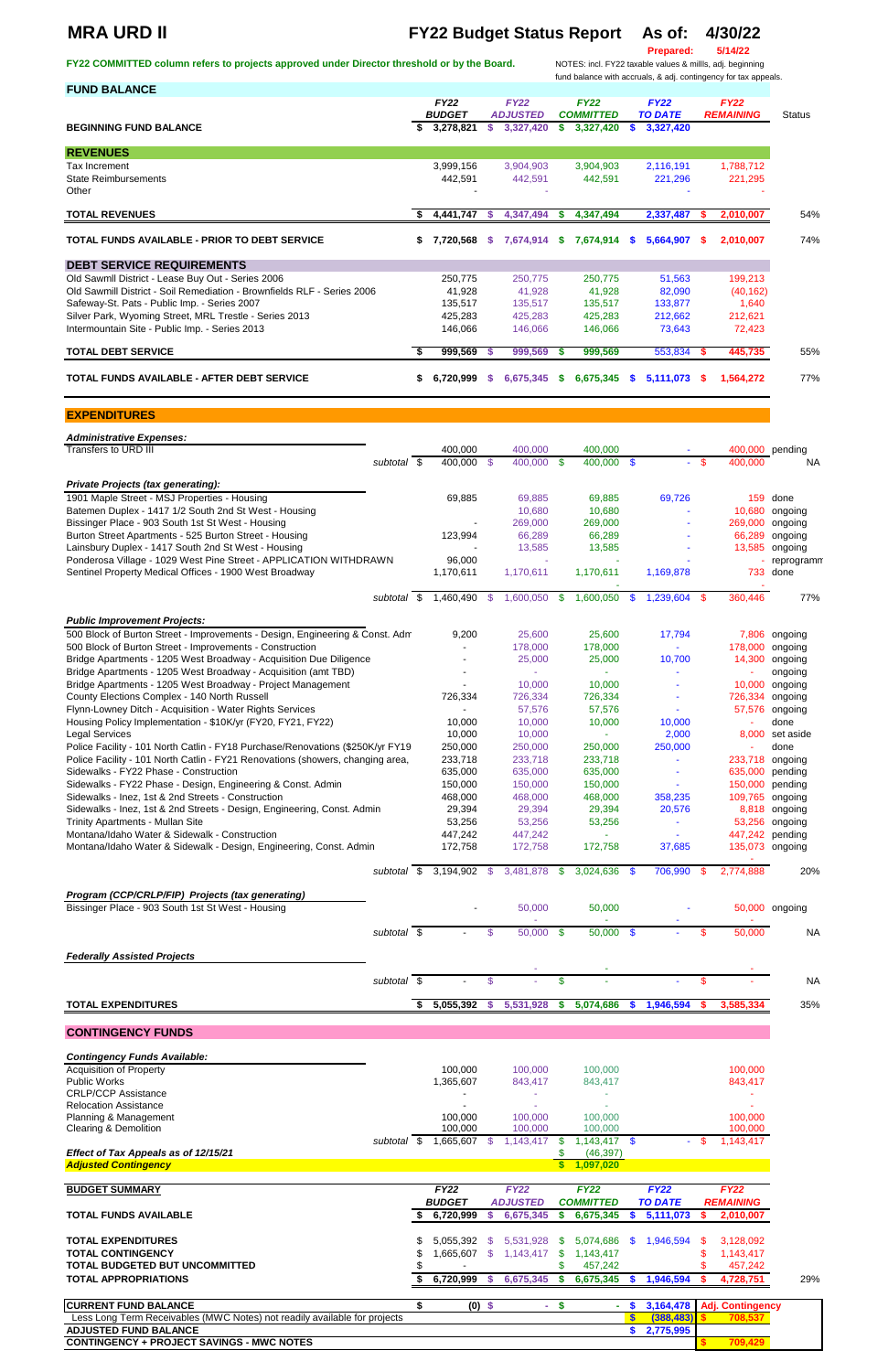# **MRA URD III FY22 Budget Status Report As of: 4/30/22**

FY22 COMMITTED column refers to projects approved under Director threshold or by the Board.

**Prepared:** 5/14/22<br>NOTES: incl. FY22 taxable values & millls, adj. beg.

| <b>FUND BALANCE</b>                                                                      |             |                              |                |                                |              | fund balance with accruals, & adj. contingency for tax appeals. |               |                               |      |                                 | <b>Status</b>    |
|------------------------------------------------------------------------------------------|-------------|------------------------------|----------------|--------------------------------|--------------|-----------------------------------------------------------------|---------------|-------------------------------|------|---------------------------------|------------------|
|                                                                                          |             | <b>FY22</b><br><b>BUDGET</b> |                | <b>FY22</b><br><b>ADJUSTED</b> |              | <b>FY22</b><br><b>COMMITTED</b>                                 |               | <b>FY22</b><br><b>TO DATE</b> |      | <b>FY22</b><br><b>REMAINING</b> | %                |
| <b>BEGINNING FUND BALANCE</b>                                                            |             | \$<br>3,920,386              | -S             | 4,035,023                      | $\mathbf{s}$ | 4,035,023                                                       | $\mathbf{\$}$ | 4,035,023                     |      |                                 |                  |
| <b>REVENUES</b>                                                                          |             |                              |                |                                |              |                                                                 |               |                               |      |                                 |                  |
| <b>Tax Increment</b>                                                                     |             | 5,349,767                    |                | 5,229,882                      |              | 5,229,882                                                       |               | 2,927,977                     |      | 2,301,905                       |                  |
| State Reimbursements & Contributions                                                     |             | 277,850                      |                | 277,850                        |              | 277,850                                                         |               | 138,925                       |      | 138,925                         |                  |
| Other                                                                                    |             | 1,006,300                    |                | 1,006,300                      |              | 1,006,300                                                       |               |                               |      | 1,006,300                       |                  |
| <b>TOTAL REVENUES</b>                                                                    |             | $6,633,917$ \$               |                | 6,514,032                      | - \$         | 6,514,032                                                       |               | 3,066,902                     | - 5  | 3,447,130 47%                   |                  |
| TOTAL FUNDS AVAILABLE - PRIOR TO DEBT SERVICE                                            |             | \$10,554,303                 | S              | 10,549,055                     | - \$         | 10,549,055                                                      | $\mathbf{\$}$ | 7,101,925                     | - \$ | 3,447,130                       |                  |
| <b>DEBT SERVICE REQUIREMENTS</b>                                                         |             |                              |                |                                |              |                                                                 |               |                               |      |                                 |                  |
| Reserve Street Pedestrian Bridge Series 2015                                             |             | 338,488                      |                | 338,488                        |              | 338,488                                                         |               | 94,419                        |      | 244,069                         |                  |
| Mary Avenue East Improvements Series 2016                                                |             | 492,139                      |                | 492,139                        |              | 492,139                                                         |               | 139,844                       |      | 352,295                         |                  |
| Mary Avenue West Improvements Series 2017<br>MRL Property - Taxable Land Series 2018A    |             | 116,845<br>94,680            |                | 116,845<br>94,680              |              | 116,845<br>94,680                                               |               | 33,598<br>47,340              |      | 83,248<br>47,340                |                  |
| MRL Property - Tax-Exempt Land Series 2018B                                              |             | 189,428                      |                | 189,428                        |              | 189,428                                                         |               | 94,714                        |      | 94,714                          |                  |
| <b>TOTAL DEBT SERVICE</b>                                                                |             | \$<br>1,231,580              | -S             | 1,231,580                      | <b>S</b>     | 1,231,580                                                       |               | 409,915                       | -S   | 821,665 33%                     |                  |
| TOTAL FUNDS AVAILABLE - AFTER DEBT SERVICE                                               |             |                              |                | 9,317,475 \$                   |              |                                                                 | $\mathbf{\$}$ |                               |      |                                 |                  |
|                                                                                          |             | \$9,322,723                  | <b>S</b>       |                                |              | 9,317,475                                                       |               | 6,692,011                     | s.   | 2,625,464                       |                  |
| <b>EXPENDITURES</b>                                                                      |             |                              |                |                                |              |                                                                 |               |                               |      |                                 |                  |
| <b>Administrative Expenses:</b>                                                          |             |                              |                |                                |              |                                                                 |               |                               |      |                                 |                  |
| <b>Personnel Services</b>                                                                |             | 672,600                      |                | 672,600                        |              | 672,600                                                         |               | 491,648                       |      | 180,952                         |                  |
| Supplies<br><b>Purchased Services</b>                                                    |             | 9,126<br>362,766             |                | 9,126<br>362,766               |              | 9,126<br>362,766                                                |               | 2,479<br>195,289              |      | 6,647<br>167,477                |                  |
| <b>Grants &amp; Contributions</b>                                                        |             |                              |                |                                |              |                                                                 |               |                               |      |                                 |                  |
| <b>Capital Outlay</b>                                                                    |             |                              |                |                                |              |                                                                 |               |                               |      |                                 |                  |
|                                                                                          | subtotal \$ | 1,044,492 \$                 |                | 1,044,492 \$                   |              | 1,044,492 \$                                                    |               | 689,417 \$                    |      | 355,075 66%                     |                  |
| <b>Private Projects (tax generating):</b>                                                |             |                              |                |                                |              |                                                                 |               |                               |      |                                 |                  |
| 1502 Dearborn Avenue - RBH Legacy Investments                                            |             | 13,607                       |                | 13,607                         |              | 13,607                                                          |               | 13,607                        |      |                                 | - done           |
| Tremper's Kent Plaza - 1200-1210 West Kent Ave                                           |             | 38,961                       |                | 38,961                         |              | 38,961                                                          |               |                               |      | 38,961                          | ongoing          |
|                                                                                          | subtotal \$ | 52,568 \$                    |                | 52,568 \$                      |              | 52,568 \$                                                       |               | 13,607 \$                     |      | 38,961 26%                      |                  |
| <b>Public Improvement Projects:</b>                                                      |             |                              |                |                                |              |                                                                 |               |                               |      |                                 |                  |
| Brooks Street Corridor - TOD Infrastructure Study                                        |             | 41,867                       |                | 41,867                         |              | 41,867                                                          |               | 17,769                        |      |                                 | 24,098 ongoing   |
| Brooks Street Corridor - TOD/BRT - USDOT RAISE Planning Grant                            |             | 50,000                       |                | 50,000                         |              | 50,000                                                          |               |                               |      |                                 | 50,000 ongoing   |
| Housing Policy Implementation - \$10K/yr (FY20, FY21, FY22)                              |             | 10,000                       |                | 10,000                         |              | 10,000                                                          |               | 10,000                        |      |                                 | done             |
| <b>Legal Services</b>                                                                    |             | 10,000                       |                | 10,000                         |              |                                                                 |               |                               |      |                                 | 10,000 set aside |
| Mary Avenue West - Bond - Street Trees<br>Midtown Master Plan                            |             | 13,474                       |                | 13,474<br>370,000              |              | 13,474<br>370,000                                               |               | 7,735                         |      | 370,000 ongoing                 | 5,739 ongoing    |
| MRL Property - Voluntary Cleanup Plan - Environmental Assessment                         |             | 18,464                       |                | 18,464                         |              | 18,464                                                          |               | 11,639                        |      |                                 | 6,826 ongoing    |
| MRL Property - Voluntary Cleanup Plan - Remediation Plan, Clean-up & Delisting           |             |                              |                | 67,000                         |              | 67,000                                                          |               |                               |      | 67,000                          | ongoing          |
| Sidewalks - URD III Southern - Construction                                              |             | 485,000                      |                | 298,573                        |              | 298,573                                                         |               |                               |      | 298,573 ongoing                 |                  |
| Sidewalks - URD III Southern - Design, Engineering & Const. Admin                        |             | 120,000                      |                | 89,996                         |              | 89,996                                                          |               | 44,201                        |      |                                 | 45,795 ongoing   |
| Sidewalks - URD III Northern - Phase 2 - Construction                                    |             | 171,259                      |                | 171,259                        |              | 171,259                                                         |               | 171,259                       |      |                                 | $0$ done         |
| Sidewalks - URD III Northern - Phase 2 - Design/Eng/Const. Admin                         |             | 9,832                        |                | 9,832                          |              | 9,832                                                           |               | 8,256                         |      | 1,576 done                      |                  |
| <b>Street Trees</b>                                                                      |             | 6,610                        |                | 6,610                          |              | 6,610                                                           |               | 2,590                         |      | 4,020 done                      |                  |
|                                                                                          | subtotal \$ | 936,506                      | -\$            | $1,157,075$ \$                 |              | $1,147,075$ \$                                                  |               | 273,449                       | \$   | 883,626 24%                     |                  |
| Façade Improvement Program Projects (tax generating):                                    |             |                              |                |                                |              |                                                                 |               |                               |      |                                 |                  |
| <b>Uncommitted Program Funds</b>                                                         |             |                              |                |                                |              |                                                                 |               |                               |      |                                 |                  |
| 3100 Brooks Street - Align Properties LLC<br>Horizon Credit Union - 1502 Dearborn Avenue |             | 50,000<br>50,000             |                | 50,000<br>50,000               |              | 50,000<br>50,000                                                |               | 50,000<br>50,000              |      |                                 | done<br>done     |
|                                                                                          | subtotal \$ | $100,000$ \$                 |                | 100,000 \$                     |              | 100,000 \$                                                      |               | 100,000 \$                    |      |                                 | $-100%$          |
|                                                                                          |             |                              |                |                                |              |                                                                 |               |                               |      |                                 |                  |
| <b>Federally Assisted Projects</b><br>None                                               |             |                              |                |                                |              |                                                                 |               |                               |      |                                 |                  |
|                                                                                          | subtotal \$ |                              | $-\frac{1}{9}$ | ÷.                             | $\bullet$    | $\mathcal{L}^{\text{max}}$                                      | -\$           | a.                            | - \$ |                                 |                  |
| <b>TOTAL EXPENDITURES</b>                                                                |             | 2,133,566                    | -\$            | 2,354,135                      | - \$         | 2,344,135                                                       | $\sqrt[6]{3}$ | 1,076,472                     | - \$ | 1,277,663 46%                   |                  |
|                                                                                          |             |                              |                |                                |              |                                                                 |               |                               |      |                                 |                  |

**CONTINGENCY FUNDS**

*Contingency Funds Available:*

| Admin Year-End Set Aside                                                              |             | 500,000        |      | 500,000         |          | 500,000             |          |                         |      | 500,000                 |  |
|---------------------------------------------------------------------------------------|-------------|----------------|------|-----------------|----------|---------------------|----------|-------------------------|------|-------------------------|--|
| <b>Acquisition of Property</b>                                                        |             | 1,000,000      |      | 1,000,000       |          | 1,000,000           |          |                         |      | 1,000,000               |  |
| Public Works                                                                          |             | 4,189,157      |      | 3,963,340       |          | 3,963,340           |          |                         |      | 3,963,340               |  |
| <b>MRA Programs</b>                                                                   |             |                |      |                 |          |                     |          |                         |      |                         |  |
| <b>Relocation Assistance</b>                                                          |             |                |      |                 |          |                     |          |                         |      |                         |  |
| Planning & Management                                                                 |             | 500,000        |      | 500,000         |          | 500,000             |          |                         |      | 500,000                 |  |
| Clearing & Demolition                                                                 |             | 1,000,000      |      | 1,000,000       |          | 1,000,000           |          |                         |      | 1,000,000               |  |
|                                                                                       | subtotal \$ | 6,689,157 \$   |      | 6,463,340       | S.       | 6,463,340           | - \$     |                         | - SS | 6,463,340               |  |
| Effect of Tax Appeals as of 12/15/21                                                  |             |                |      |                 |          | (15, 511)           |          |                         |      |                         |  |
| <b>Adjusted Contingency</b>                                                           |             |                |      |                 |          | 6,447,829           |          |                         |      |                         |  |
|                                                                                       |             |                |      |                 |          |                     |          |                         |      |                         |  |
| <b>BUDGET SUMMARY</b>                                                                 |             | <b>FY22</b>    |      | <b>FY22</b>     |          | <b>FY22</b>         |          | <b>FY22</b>             |      | <b>FY22</b>             |  |
|                                                                                       |             |                |      |                 |          |                     |          |                         |      |                         |  |
|                                                                                       |             | <b>BUDGET</b>  |      | <b>ADJUSTED</b> |          | <b>COMMITTED</b>    |          | <b>TO DATE</b>          |      | <b>REMAINING</b>        |  |
| <b>TOTAL FUNDS AVAILABLE</b>                                                          |             | 9,322,723      |      | 9,317,475       | s.       | 9,317,475           | S.       | 6,692,011               |      | 2,625,464               |  |
| <b>TOTAL EXPENDITURES</b>                                                             |             | 2,133,566      | - \$ |                 | S        |                     | \$.      | 1,076,472               | -S   | 1,267,663               |  |
| <b>TOTAL ADMIN SET ASIDE</b>                                                          |             |                | - \$ | 2,354,135       | <b>S</b> | 2,344,135           | - \$     |                         |      |                         |  |
| <b>TOTAL CONTINGENCY</b>                                                              |             | 500,000        |      | 500,000         |          | 500,000             |          |                         |      | 500,000                 |  |
| <b>TOTAL BUDGETED BUT UNCOMMITTED</b>                                                 |             | 6,689,157      |      | 6,463,340       |          | 6,463,340           |          |                         |      | 6,463,340               |  |
| <b>TOTAL APPROPRIATIONS</b>                                                           |             | 9,322,723      | - 5  | 9,317,475       | S.       | 10,000<br>9,317,475 | <b>S</b> | 1,076,472               |      | 10,000<br>8,241,003 12% |  |
| <b>CURRENT FUND BALANCE</b>                                                           |             | $\blacksquare$ | S.   | $\sim$          | S        | $\sim$              |          | 5,615,539               |      | <b>Adj. Contingency</b> |  |
| Less Long Term Receivables (MWC Notes & FIP Notes) not readily available for projects |             |                |      |                 |          |                     |          |                         |      | 6,268,757               |  |
| <b>ADJUSTED FUND BALANCE</b>                                                          |             |                |      |                 |          |                     |          | (179, 072)<br>5,436,467 |      |                         |  |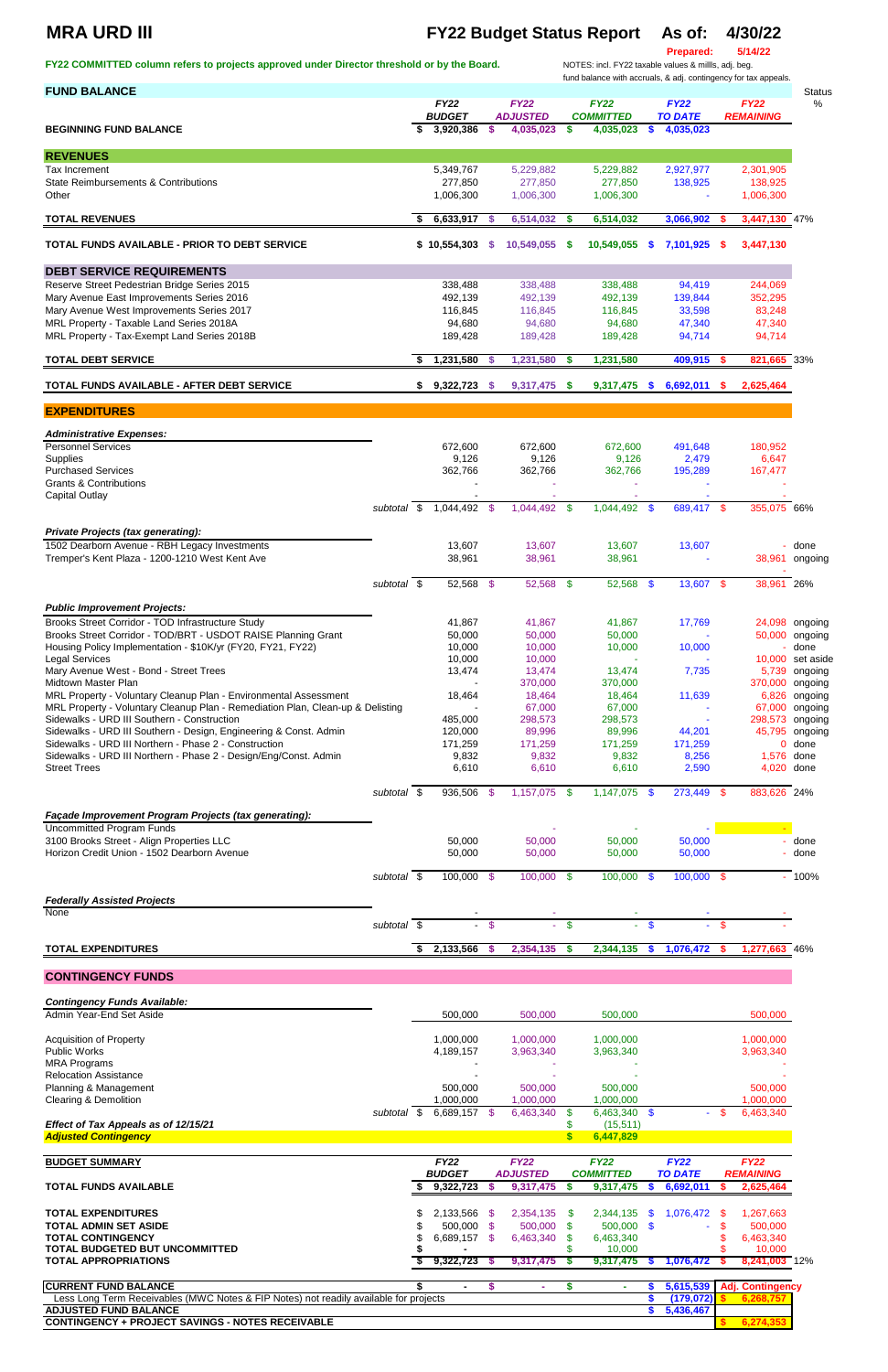## **MRA NORTH RESERVE - SCOTT ST URD FY22 Budget Status Report As of: 4/30/22**

FY22 COMMITTED column refers to projects approved under Director threshold or by the Board. NOTES: incl. FY22 taxable values & millls, adj. beg.

### **Prepared: 5/14/22**

fund balance with accruals, & adj. contingency for tax appeals.

| <b>FUND BALANCE</b>                                                                                                           |     |                              |          |                              |          |                               |          |                             |      | iana balance with accidats, a ag. commigency for tax appeals |                        |
|-------------------------------------------------------------------------------------------------------------------------------|-----|------------------------------|----------|------------------------------|----------|-------------------------------|----------|-----------------------------|------|--------------------------------------------------------------|------------------------|
|                                                                                                                               |     | <b>FY22</b><br><b>BUDGET</b> |          | <b>FY22</b>                  |          | <b>FY22</b>                   |          | <b>FY22</b>                 |      | <b>FY22</b>                                                  |                        |
| <b>BEGINNING FUND BALANCE</b>                                                                                                 | \$  | 1,337,857                    | \$       | <b>ADJUSTED</b><br>1,354,543 | \$       | <b>COMMITTED</b><br>1,354,543 | S        | <b>TO DATE</b><br>1,354,543 |      | <b>REMAINING</b>                                             | <b>Status</b>          |
|                                                                                                                               |     |                              |          |                              |          |                               |          |                             |      |                                                              |                        |
| <b>REVENUES</b><br>Tax Increment                                                                                              |     | 1,619,984                    |          | 1,570,278                    |          | 1,570,278                     |          | 822,099                     |      | 748,179                                                      |                        |
| <b>State Reimbursements</b>                                                                                                   |     |                              |          |                              |          |                               |          |                             |      |                                                              |                        |
| Other                                                                                                                         |     |                              |          |                              |          |                               |          |                             |      |                                                              |                        |
| <b>TOTAL REVENUES</b>                                                                                                         | \$. | 1,619,984                    | s        | 1,570,278                    | \$       | 1,570,278                     |          | 822,099                     | - 5  | <b>748,179</b> 52%                                           |                        |
| TOTAL FUNDS AVAILABLE - PRIOR TO DEBT SERVICE                                                                                 | \$  | 2,957,841                    | s        | 2,924,821                    | \$       | 2,924,821                     | s        | 2,176,642 \$                |      | 748,179                                                      |                        |
| <b>DEBT SERVICE REQUIREMENTS</b>                                                                                              |     |                              |          |                              |          |                               |          |                             |      |                                                              |                        |
| Bretz, Consumer Direct, Scott St Village - Phase 1 Series 2015                                                                |     | 113,520                      |          | 113,520                      |          | 113,520                       |          | 56,912                      |      | 56,608                                                       |                        |
| Scott St Village - Phase 2-3 Series 2021 Refunding<br>Scott St Property - Tax-Exempt Land - Series 2020A                      |     | 31,046<br>206,018            |          | 31,046<br>206,018            |          | 31,046<br>206,018             |          | 15,698<br>60,923            |      | 15,348<br>145,095                                            |                        |
| Scott St Property - Taxable Land - Series 2020B                                                                               |     | 221,538                      |          | 221,538                      |          | 221,538                       |          | 72,254                      |      | 149,284                                                      |                        |
| <b>TOTAL DEBT SERVICE</b>                                                                                                     | \$  | 572,122                      | -\$      | 572,122                      | \$       | 572,122                       |          | 205,787                     | -S   | 366,335 36%                                                  |                        |
|                                                                                                                               |     |                              |          |                              |          |                               |          |                             |      |                                                              |                        |
| TOTAL FUNDS AVAILABLE - AFTER DEBT SERVICE<br><b>EXPENDITURES</b>                                                             | \$  | 2,385,719                    | -S       | 2,352,699 \$                 |          | 2,352,699                     |          | $$1,970,855$ \$             |      | 381,844                                                      |                        |
|                                                                                                                               |     |                              |          |                              |          |                               |          |                             |      |                                                              |                        |
| <b>Administrative Expenses:</b><br>Transfers to URD III                                                                       |     | 25,000                       |          | 25,000                       |          | 25,000                        |          |                             |      |                                                              | 25,000 pending         |
| subtotal \$                                                                                                                   |     | 25,000 \$                    |          | $25,000$ \$                  |          | 25,000                        |          |                             | \$   | 25,000 NA                                                    |                        |
| Private Projects (tax generating):                                                                                            |     |                              |          |                              |          |                               |          |                             |      |                                                              |                        |
| Otis Street Apartments - 1600 Otis Street                                                                                     |     |                              |          | 315,100                      |          | 315,100                       |          |                             |      | 315,100 ongoing                                              |                        |
| Scott Street Property - Development Plan<br>Scott Street Redevelopment Project - Streets, Utilities, Alley Infrastructure - I |     | 160,908                      |          | 160,908<br>316,527           |          | 160,908<br>316,527            |          | 105,462                     |      | 316,527 ongoing                                              | 55,446 ongoing         |
|                                                                                                                               |     |                              |          |                              |          |                               |          |                             |      |                                                              |                        |
| subtotal \$                                                                                                                   |     | 160,908 \$                   |          | 792,535                      | - \$     | 792,535                       | \$       | 105,462                     | \$   | 687,073 13%                                                  |                        |
| <b>Public Improvement Projects:</b>                                                                                           |     |                              |          |                              |          |                               |          |                             |      |                                                              |                        |
| Housing Policy Implementation - \$10K (FY20, FY21, FY22)<br>Scott Street Village - Phase 3 Apartments                         |     | 10,000<br>74,469             |          | 10,000<br>74,469             |          | 10,000<br>74,469              |          | 10,000                      |      |                                                              | done<br>74,469 ongoing |
| Villagio Housing Project - Otis & Shakespeare                                                                                 |     | 1,339,178                    |          | 1,339,178                    |          | 1,339,178                     |          | ×                           |      | 1,339,178 ongoing                                            |                        |
| subtotal \$                                                                                                                   |     | 1,423,647 \$                 |          | 1,423,647                    | - \$     | 1,423,647                     |          | $10,000$ \$                 |      | 1,413,647 1%                                                 |                        |
| <b>Program Projects (tax generating)</b>                                                                                      |     |                              |          |                              |          |                               |          |                             |      |                                                              |                        |
|                                                                                                                               |     |                              |          |                              |          |                               |          |                             |      |                                                              |                        |
| subtotal \$                                                                                                                   |     |                              | \$       |                              | \$       |                               |          |                             | \$   |                                                              | <b>NA</b>              |
|                                                                                                                               |     |                              |          |                              |          |                               |          |                             |      |                                                              |                        |
| <b>TOTAL EXPENDITURES</b>                                                                                                     | \$  | 1,609,555                    | s        | 2,241,182                    | s        | 2,241,182                     |          | 115,462                     |      | 2,125,720 5%                                                 |                        |
| <b>CONTINGENCY FUNDS</b>                                                                                                      |     |                              |          |                              |          |                               |          |                             |      |                                                              |                        |
| <b>Contingency Funds Available:</b>                                                                                           |     |                              |          |                              |          |                               |          |                             |      |                                                              |                        |
| <b>Acquisition of Property</b><br><b>Public Works</b>                                                                         |     | 100,000<br>476,164           |          | 111,517                      |          | 111,517                       |          |                             |      | 111,517                                                      |                        |
| <b>CRLP/CCP Assistance</b>                                                                                                    |     |                              |          |                              |          |                               |          |                             |      |                                                              |                        |
| <b>Relocation Assistance</b>                                                                                                  |     |                              |          |                              |          |                               |          |                             |      |                                                              |                        |
| Planning & Management<br>Clearing & Demolition                                                                                |     | 100,000<br>100,000           |          |                              |          |                               |          |                             |      |                                                              |                        |
| subtotal \$                                                                                                                   |     | 776,164                      | -\$      | 111,517                      | \$       | 111,517                       | <b>S</b> |                             | - \$ | 111,517                                                      |                        |
| Effect of Tax Appeals as of 12/15/21<br><b>Adjusted Contingency</b>                                                           |     |                              |          |                              | \$<br>\$ | (4,665)<br>106,852            |          |                             |      |                                                              |                        |
| <b>BUDGET SUMMARY</b>                                                                                                         |     | <b>FY22</b>                  |          | <b>FY22</b>                  |          | <b>FY22</b>                   |          | <b>FY22</b>                 |      | <b>FY22</b>                                                  |                        |
|                                                                                                                               |     | <b>BUDGET</b>                |          | <b>ADJUSTED</b>              |          | <b>COMMITTED</b>              |          | <b>TO DATE</b>              |      | <b>REMAINING</b>                                             |                        |
| <b>TOTAL FUNDS AVAILABLE</b>                                                                                                  | \$  | 2,385,719                    | \$       | 2,352,699                    | \$       | 2,352,699                     | s        | 1,970,855                   | \$   | 381,844                                                      |                        |
| <b>TOTAL EXPENDITURES</b>                                                                                                     | \$  | 1,609,555                    | -\$      | 2,241,182                    | \$       | 2,241,182 \$                  |          | 115,462                     | \$   | 2,125,720                                                    |                        |
| <b>TOTAL CONTINGENCY</b>                                                                                                      | \$  | 776,164                      | - \$     | 111,517                      | \$       | 111,517                       |          |                             | \$   | 111,517                                                      |                        |
| TOTAL BUDGETED BUT UNCOMMITTED                                                                                                | \$  |                              |          |                              | \$       |                               |          |                             | \$   |                                                              |                        |
| <b>TOTAL APPROPRIATIONS</b>                                                                                                   | \$  | 2,385,719                    | - \$     | 2,352,699                    | \$       | 2,352,699                     | \$       | 115,462                     | \$   | 2,237,237 5%                                                 |                        |
| <b>CURRENT FUND BALANCE</b>                                                                                                   | \$  |                              | $(0)$ \$ | ÷.                           | \$       | $\blacksquare$                | \$       | 1,855,393                   |      | <b>Adj. Contingency</b>                                      |                        |
| Less Long Term Receivables (MWC Notes) not readily available for projects<br><b>ADJUSTED FUND BALANCE</b>                     |     |                              |          |                              |          |                               | \$<br>\$ | (72, 476)<br>1,782,917      |      | 34,376                                                       |                        |
| <b>CONTINGENCY + PROJECT SAVINGS - MWC NOTES</b>                                                                              |     |                              |          |                              |          |                               |          |                             | \$   | 34,376                                                       |                        |